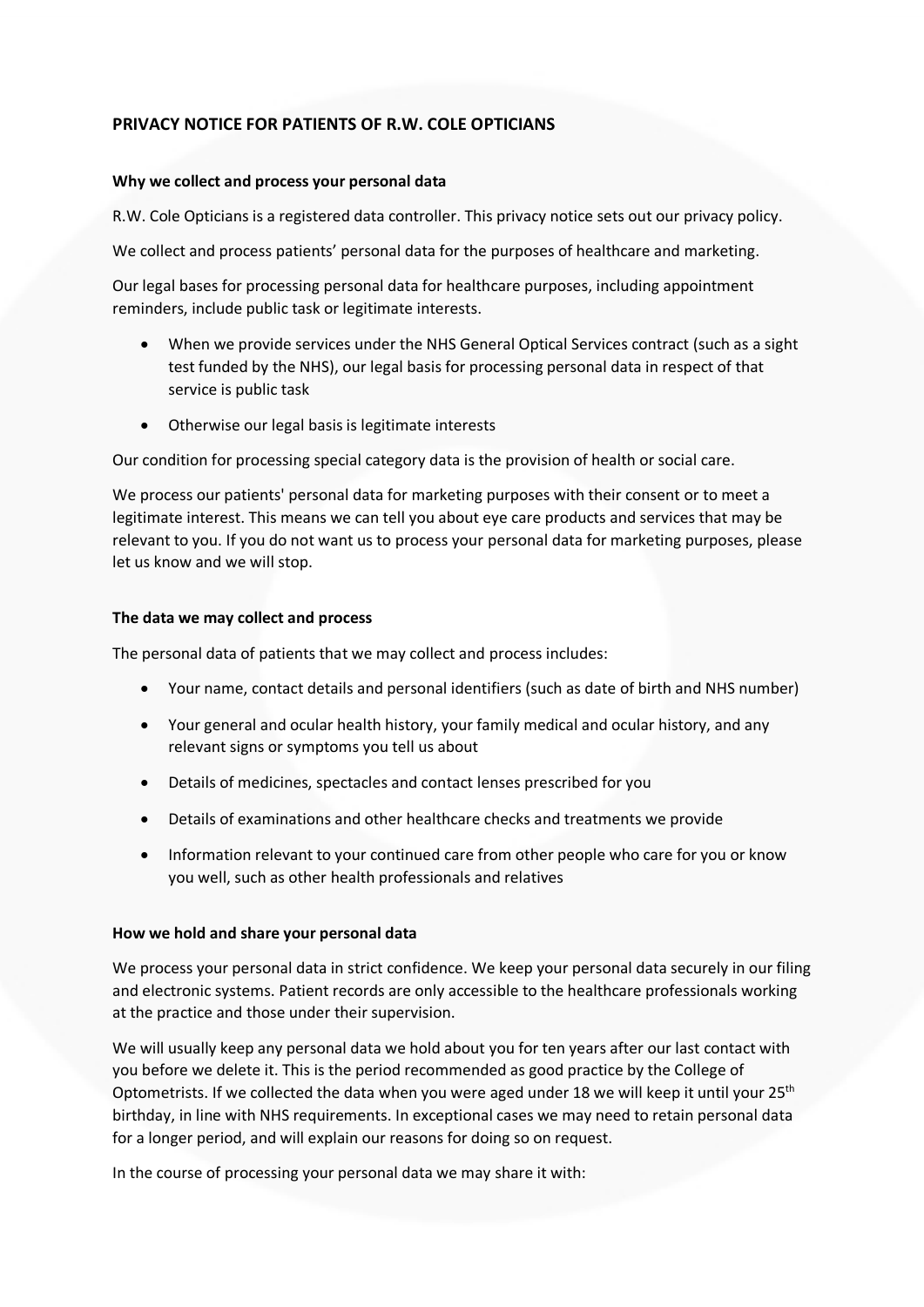- The healthcare professionals working at this practice and those under their supervision
- Healthcare professionals and those under their supervision at other optical practices, but only if you have specifically asked us to pass your personal data (such as your prescription) to them
- Your GP, ophthalmologists and other healthcare providers and commissioners, and suppliers of optical appliances or similar products, in connection with your ongoing healthcare treatment
- Software providers for our patient record and invoicing systems, and financial institutions, so that we can keep patient records up to date and arrange payment for services provided to you

## **Your rights**

You have legal rights in respect of the personal data we hold about you. The Information Commissioner's Office (ICO) has published guidance on the full range of rights. The rights that are most relevant to the way in which we use your personal data include:

- The right to be informed about how we use personal data this privacy notice gives that information
- The right to object if you object to us processing your data for marketing purposes, or for healthcare purposes where our legal basis is legitimate interests (see 'why we collect and process your personal data', above), we will then sto p doing so, unless we are processing the data in respect of a legal claim or can otherwise show that our legitimate interest in processing the data overrides your rights and interests
- The right of access if you ask us for the personal data we hold about you we will provide it within a month, free of charge (unless we have already provided it to you, in which case we may have to charge you the administrative cost of providing it again).
- The right to rectification if you ask us to correct personal data about you that is inaccurate or incomplete, we will do so within a month (unless we need longer, in which case we will discuss this with you)
- gin to ougate = in you voiest can ough useassing your usea of marketing purposes, or increases where our legal basis is leightlimate interests (see "why we collect and the marketing purposes where our legal basis is leight • The right to erasure - also known as the 'right to be forgotten'. If you ask us to delete your personal data, we will do so if there is no compelling reason to continue processing the data. We will not usually delete healthcare data before our usual time limit (see 'how we hold and share your personal data' above) where we have a duty to keep accurate records – for example, to comply with a legal obligation, or in connection with a legal claim. If you ask us to delete such data we will discuss this with you

## **Contacting us and the ICO about your personal data**

Please speak to us first if you have any questions or concerns about the way in which we process personal data. You can contact Richard Young at the Practice

You have the right to complain to the ICO if you have a concern about our handling of your personal data which you do not think we can resolve. You can contact the ICO at https://ico.org.uk/make-acomplaint/